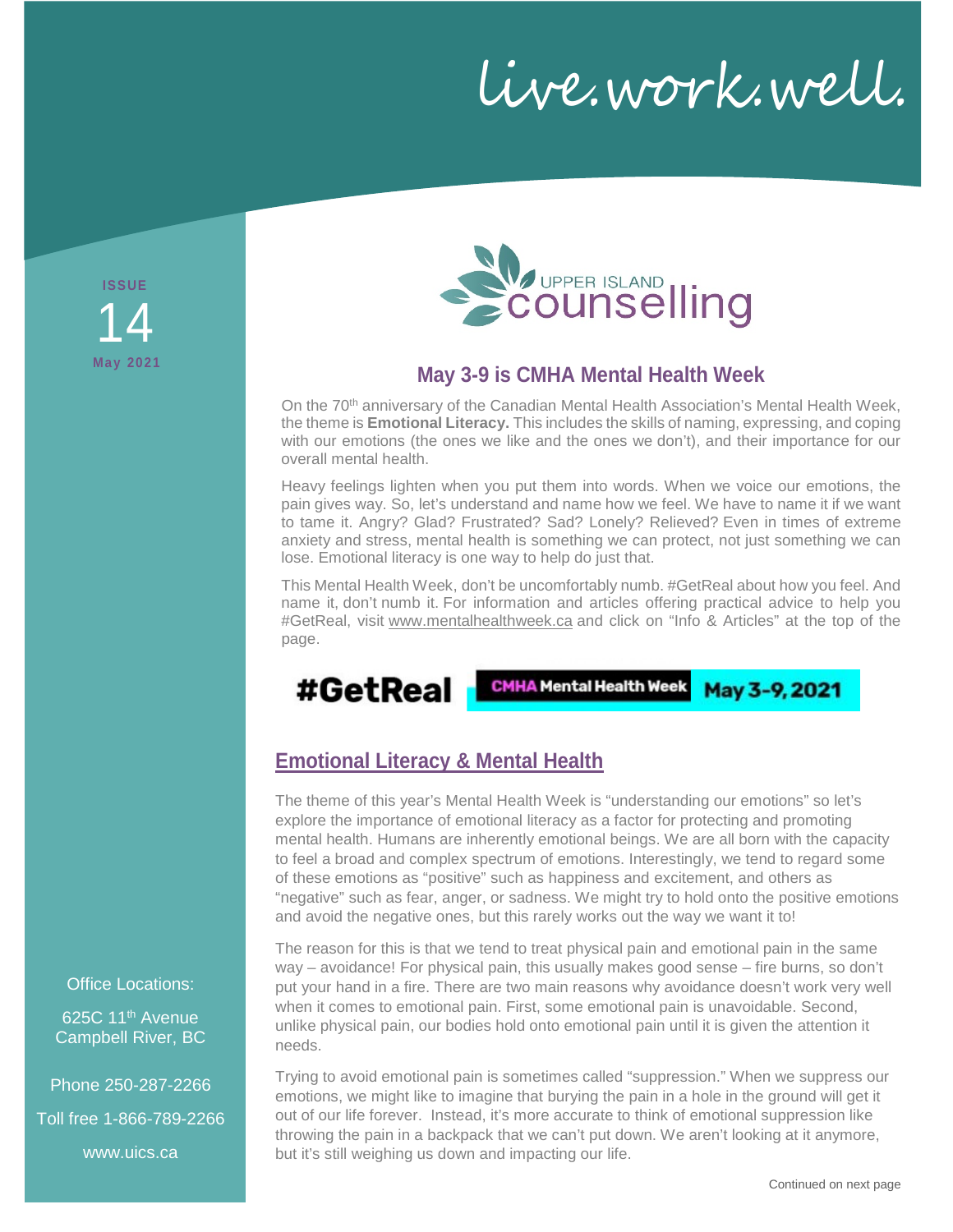### **Emotional Literacy & Mental Health (cont'd)**

The truth of the matter is that being mentally healthy does not mean being happy all the time. Rather, good mental health involves experiencing the full spectrum of emotions, including difficult ones like fear, anger and sadness. However, in addition to feeling all these emotions when they arise, it is also helpful to know what to do with them. Being "emotionally literate" means having the necessary skills to manage difficult emotions. Here are four components of emotional literacy: recognizing, labelling, accepting and expressing.

1) **Recognizing** our emotional experiences when they arise is the first step in being emotionally literate. With this step, we want to be aware that a change has occurred in our emotions and acknowledge that this change is significant and deserves our attention. Without this first crucial step, it is impossible to access the other components of emotional literacy. One way to get better at recognizing our emotional experiences is to practice "checking in" every now and then with our emotional state as it shows up in our body. This can be done by taking a minute or two, closing our eyes, becoming silent and simply feeling and paying attention to the emotional cues in our body.

2) **Labelling** emotions, or "affect labelling," involves having a vocabulary of names for different emotions and applying them to one's emotional experience in the moment. The act of affect labelling helps us to make meaning of our feelings, which, in turn, helps us better understand our experience and feel less overwhelmed by it. An emotional vocabulary includes names for basic emotions such as, "happy," "sad" and "angry," but can also include names for more complex emotions such as "embarrassed," "resentful" and "lonely." Generally speaking, the larger one's emotional vocabulary, the more success one will have with labelling emotions.

3) **Accepting** our emotions is an important, and possibly counter-intuitive aspect of emotional literacy. From a certain perspective, it makes sense that we don't want to dwell in painful emotions, so then, why would we want to "accept" them? A useful way to understand this step is to begin by recognizing that emotional states don't last forever, and they don't damage us in the same way as physical injuries. However, if we forget these truths about our emotions, then we are apt to try to control them by sheer force of will. Unfortunately, when we try this, what typically happens is the "good" feelings evaporate and the "bad" feelings intensify. If we keep pushing, this can turn into suppression (into the backpack it goes!) Alternatively, accepting our emotional states allows them to run their course unimpeded and saves us from the distress of trying to control them.

**4) Expressing** The final component of emotional literacy is expressing our emotions. Emotions can be understood as having an energetic charge that wants to move and be released - not trapped in the body (or the backpack!) Emotional expression is so important to release that energetic charge. Expressing our emotions can be done in a variety of ways that depend on the person, the emotion, and the situation. Some examples of *healthy emotional expression* include crying, screaming at no one, talking with a supportive person, writing about our emotions in a journal, or engaging in artistic expression. *Unhealthy emotional expression* might include different forms of verbal aggression directed at a person, passive-aggression, or violence.

Emotional literacy can be understood as a skill that we all have access to, and also one that often takes time and effort to develop. Recognizing, labelling, accepting and expressing our emotions can be a very effective way for all of us to promote and protect our mental health. Instead of carrying our painful emotions around in our "backpacks" (trying to ignore them while they slowly wear us down), we can take the emotions out, look at them for what they are, understand them, accept them, and then let them go.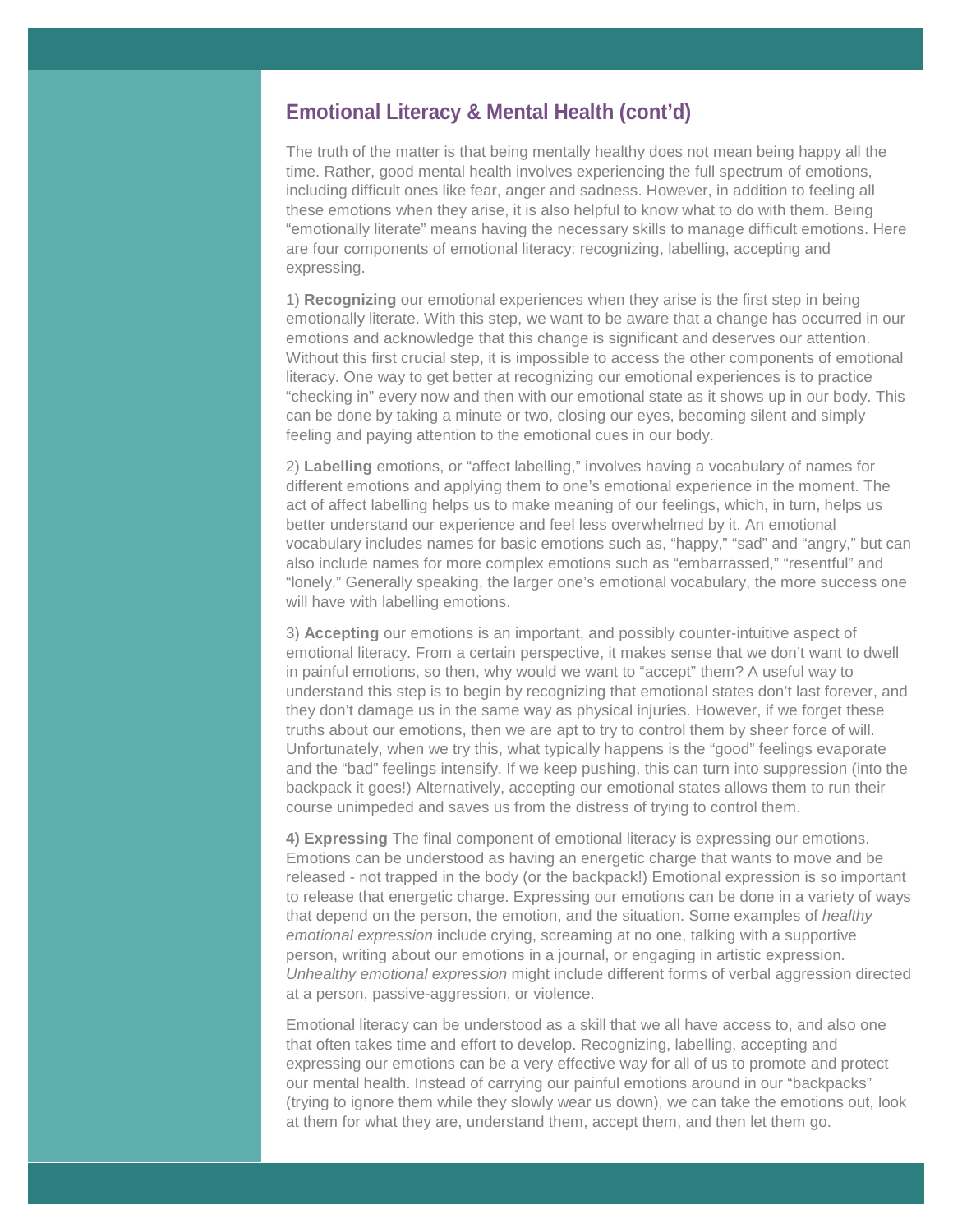

## **Strategies for Emotional Regulation**

Emotions are something that we all experience, but for many of us they can be overwhelming, and for some of us they can be downright scary. Although our emotions serve many purposes, and can be really helpful in navigating the world, when they become very intense we can feel out of control. This is why emotional regulation skills are so important. Adopting strategies to regulate emotions can alter their intensity and duration, making them more tolerable. This allows us to have a healthy emotional landscape and better control over our reactions and behavior. Win, win!

Before we try to regulate emotions, it's helpful to understand why they're there in the first place. One of the primary functions of emotions is to communicate with and influence others. For example, facial expressions are hardwired to reflect our emotional experiences and are the same in all cultures. When we are angry, a furrowed brow and pursed lips can let others know to back off; or when we are sad, those "puppy-dog eyes" can elicit sympathy from those around us. Emotions also organize and motivate action. In fact, some of these action urges are also hardwired, and can be incredibly powerful, and fast! Fear, for example, can start your feet running before your pre-frontal cortex, or "executive brain", has even had the chance to identify the danger. Just remember, emotions and the action urges they initiate are separate. For example, we can feel anger, without acting aggressively. While our emotions can be misleading, or seem inconvenient at times, when we use them in partnership with our "thinking brain", they offer valuable insight with which to interpret the world around us. So now that we understand why our emotions are there, let's talk more about how we can regulate them. Here are a few strategies that can make this feat less daunting:

### **Reduce Vulnerability to Negative Emotions**

Although we can't prevent negative emotions from happening, we can make changes to better equip us to manage these emotions, ultimately making us less vulnerable to their negative impact. It may come as no surprise that eating well, or not eating well, can have a big impact on our ability to manage emotions – ever heard the term hangry? So it makes sense that eating regular, healthful meals allows a solid foundation for emotional regulation. Also, proper sleep and regular exercise can give a powerful boost to our emotional resilience. When we are in good health, and our stress is kept to a minimum, we're simply in a better state of mind (and body) to handle what life throws us.

### **Increase Opportunities for Positive Emotions**

We often get bogged down by negative emotions – irritability, depression, frustration and disappointment – to name a few. It's incredibly hard to regulate these emotions if they are monopolizing the lion's share of our time. In order to tip the scales in our favour, we want to increase our opportunities for positive emotions. This can be achieved by adding more enjoyable things into our day, and also by becoming mindful of the positive experiences that we have. It's easy to be distracted by intense negative emotion, and forget to notice the kind gesture of a friend, or how nice the warm sunlight feels, or the dozens of other micropleasures we experience in a day. Remember, these opportunities don't have to be big events. They can be as simple as a warm bath, a walk in the forest, or a friendly chat with the cashier. The possibilities are endless, so treat yourself to a few more and notice how good it feels.

**Online Resources** 

For additional resources:

[https://www.heretohelp.bc.c](https://www.heretohelp.bc.ca/wellness) [a/wellness](https://www.heretohelp.bc.ca/wellness)

[https://thunderbirdpf.org/first](https://thunderbirdpf.org/first-nations-mental-wellness-continuum-framework/) [-nations-mental-wellness](https://thunderbirdpf.org/first-nations-mental-wellness-continuum-framework/)[continuum-framework/](https://thunderbirdpf.org/first-nations-mental-wellness-continuum-framework/)

[https://mindyourmind.ca/hel](https://mindyourmind.ca/help/where-call) [p/where-call](https://mindyourmind.ca/help/where-call)

[https://kidshelpphone.ca/get](https://kidshelpphone.ca/get-the-support-you-need-when-you-need-it-most/) [-the-support-you-need](https://kidshelpphone.ca/get-the-support-you-need-when-you-need-it-most/)[when-you-need-it-most/](https://kidshelpphone.ca/get-the-support-you-need-when-you-need-it-most/)

[https://wellnesstogether.ca/e](https://wellnesstogether.ca/en-CA) [n-CA](https://wellnesstogether.ca/en-CA)

<https://headsupguys.org/>

[https://cmha.ca/mental](https://cmha.ca/mental-health-meter)[health-meter](https://cmha.ca/mental-health-meter)

[https://www.heretohelp.bc.c](https://www.heretohelp.bc.ca/screening/online/) [a/screening/online/](https://www.heretohelp.bc.ca/screening/online/)